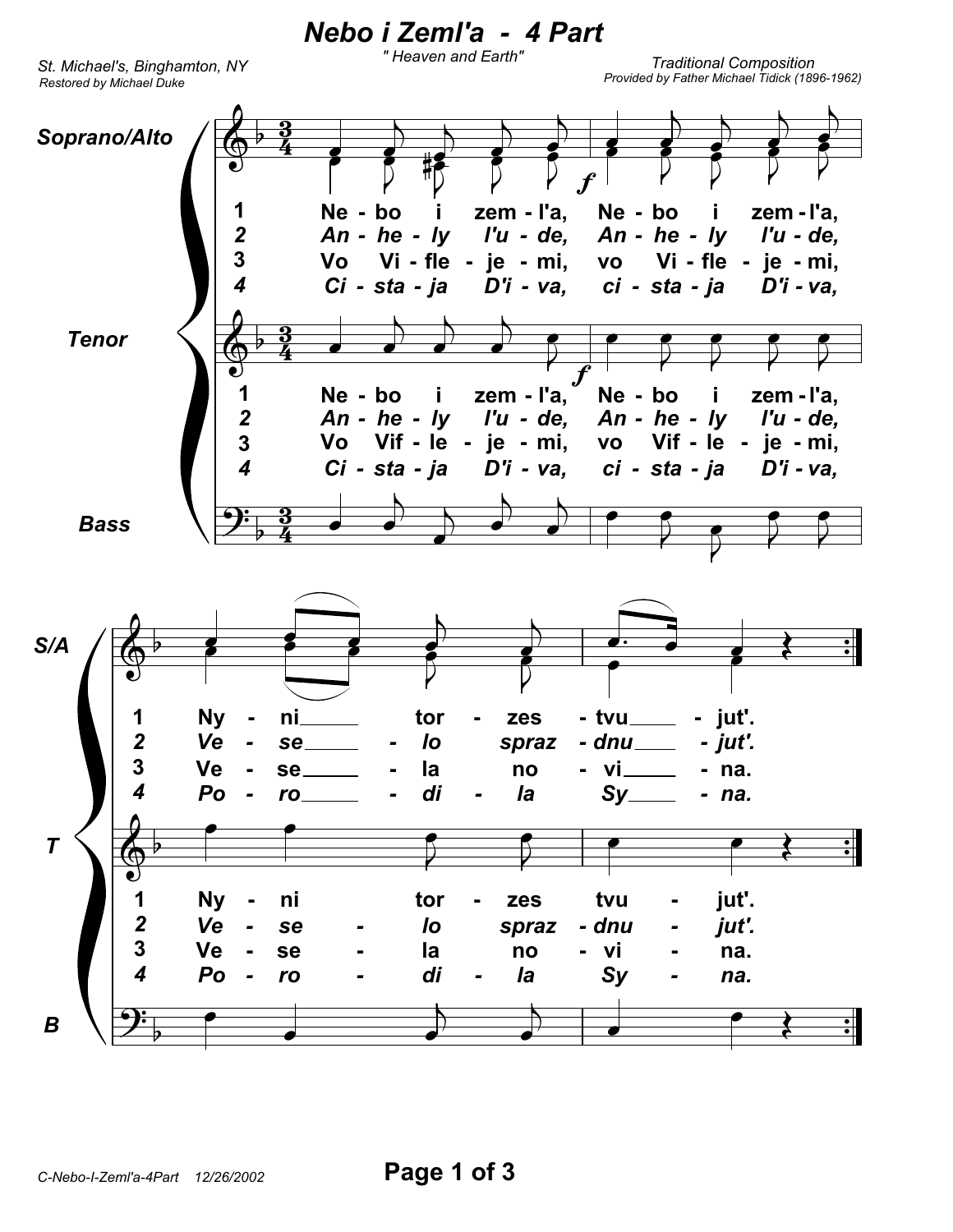St. Michael's, Binghamton, NY



Page 2 of 3